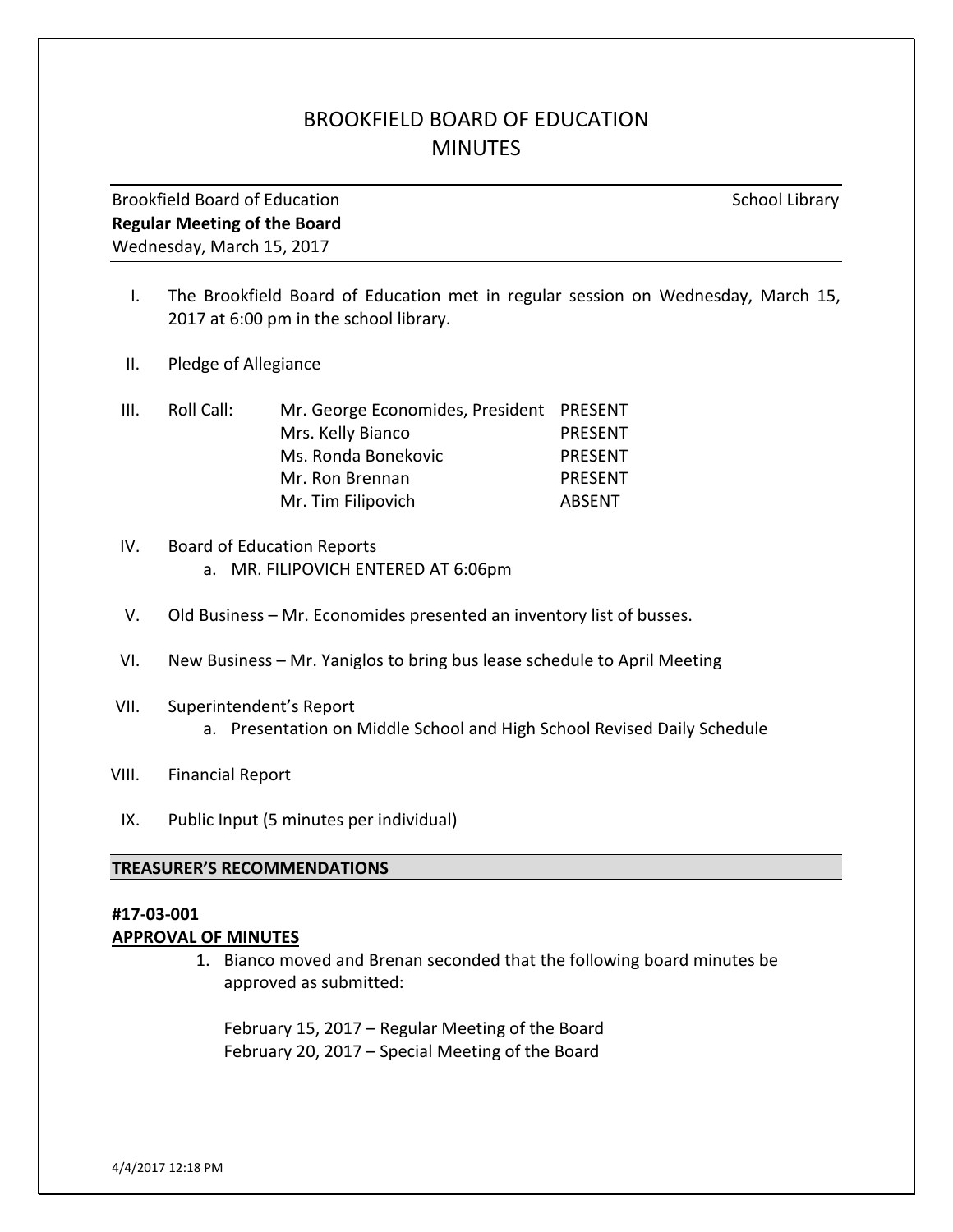> **BE IT RESOLVED** under the provision of ORC 3319.26 regarding the reading of the minutes, that the reading be waived and the minutes approved.

Ayes: Bianco, Bonekovic, Brennan, Economides and Filipovich. Nays: None.

### **#17-03-002**

### **APPROVAL OF FINANCIAL STATEMENTS**

2. Bonekovic moved and Brenan seconded that the February 2017 Check Listing, Financial Report by Fund, Annual Spending Plan and Bank Reconciliation be approved as submitted.

Ayes: Bianco, Bonekovic, Brennan, Economides and Filipovich. Nays: None.

## **#17-03-003 TAX RATES**

3. Brennan moved and Bianco seconded that the Brookfield Board of Education adopts the following resolution accepting the amounts and rates as determined by the Budget Commission and authorizing the necessary tax levies and certifying them to the County Auditor:

**WHEREAS**, the Brookfield Board of Education in accordance with the provisions of the law has previously adopted a Tax Budget for the next succeeding fiscal year commencing July 1, 2017 and ending June 30, 2018; and

**WHEREAS**, the Budget Commission of Trumbull County, Ohio, has certified its action thereon to this Board together with an estimate by the County Auditor of the rate of each tax necessary to be levied by this Board, and what part thereof is without, and what part within, the ten mill tax limitation; therefore,

**BE IT RESOLVED**, by the Board of Education of the Brookfield Local School District, Trumbull County, Ohio that the amounts and rate, as determined by the Budget Commission in its certification, be and the same are hereby accepted; and

**BE IT FURTHER RESOLVED**, that there be and is hereby levied on the tax duplicate of said School District the rate of each tax necessary to be levied within and without the ten mill limitation as follows:

\*"…in compliance with Board policies and the posting and bid procedures according to the Master Agreement between the Board and the BFT/BASE. Employment is conditioned upon receipt of satisfactory BCI and FBI criminal records checks as per Board policies, rules and regulations."

Please remember to "like" our Brookfield Local School District Facebook page, and visit us on our school website @ [http://www.brookfield.k12.oh.us](http://www.brookfield.k12.oh.us/) for all the latest news and schedules!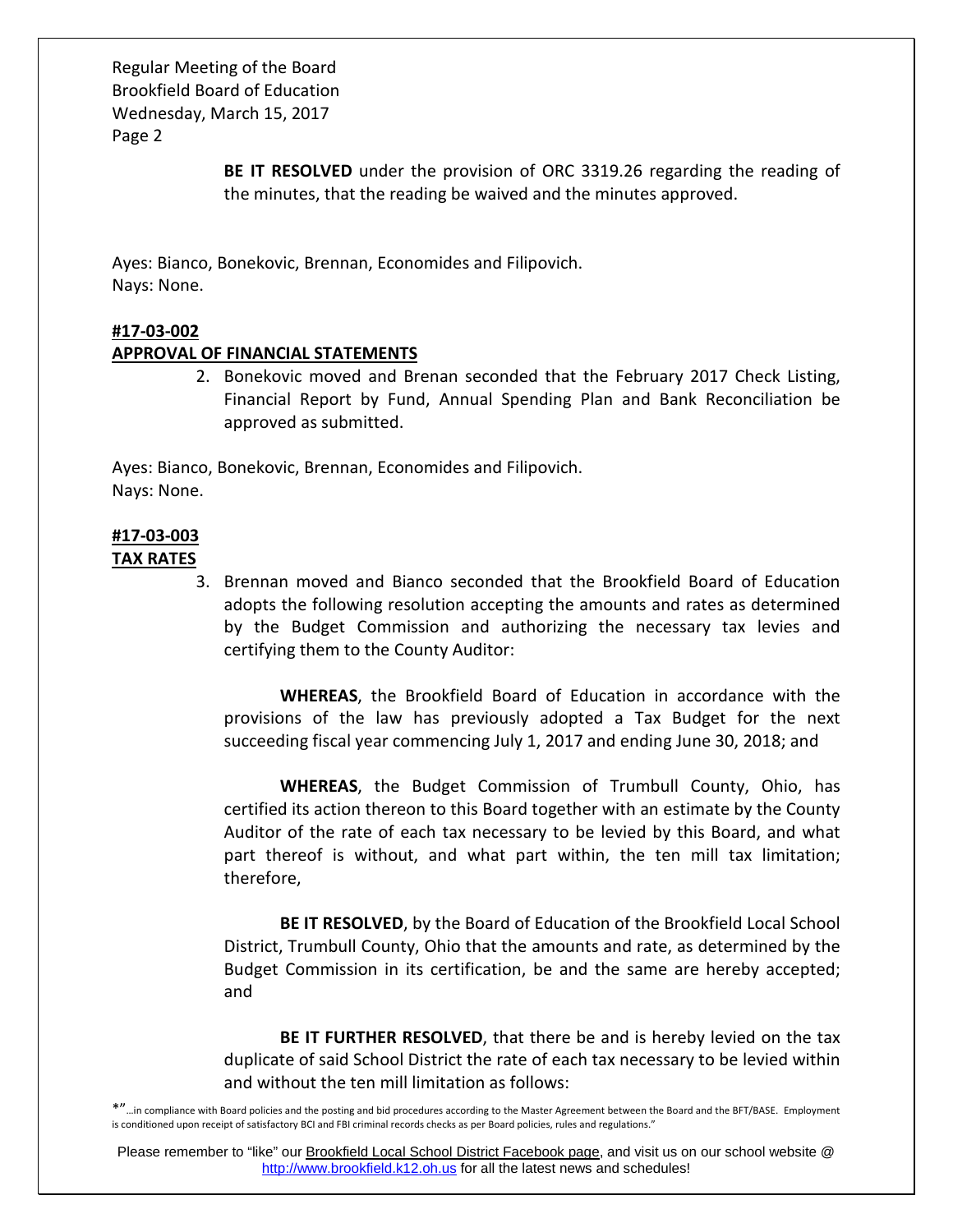|                                  |                                                           | <b>JULY 2017 THROUGH JUNE 2018</b> |       |
|----------------------------------|-----------------------------------------------------------|------------------------------------|-------|
| <b>FUND</b>                      | <b>COUNTY AUDITOR'S ESTIMATE OF TAX RATE TO BE LEVIED</b> |                                    |       |
|                                  | Inside 10 Mill                                            | <b>Outside 10 Mill</b>             | Total |
| General                          | 6.00                                                      | 42.95                              |       |
| <b>Bond Retirement Funds</b>     |                                                           | 7.80                               |       |
| <b>Classroom Facilities Fund</b> |                                                           | 0.50                               |       |
| Total                            |                                                           | 51.25                              | 57.25 |

**AND BE IT FURTHER RESOLVED,** that the Treasurer of the Brookfield Board of Education certify a copy of this resolution to the County Auditor of said County.

Ayes: Bianco, Bonekovic, Brennan, Economides and Filipovich. Nays: None.

### **SUPERINTENDENT'S RECOMMENDATIONS**

### **#17-03-004**

#### **AMENDED ADMINISTRATOR CONTRACT**

4. Bonekovic moved and Brennan seconded that the Brookfield Board of Education approves the following resolution to amend Stacey Filicky's Administrator Contract:

**WHEREAS**, the Board had entered into a contract with Stacey Filicky ("Ms. Filicky") on or about March 16, 2016, as its Special Education Supervisor effective August 1, 2016, and ending July 31, 2019, ("Contract"); and

**WHEREAS**, the Board passed a resolution on or about March 16, 2016, to approve the Contract; and

**WHEREAS**, the Board and Ms. Filicky desire to amend the Contract to accurately reflect the school years that correlate to each contract year under the Contract, as reflected in the Amendment to Administrator's Contract (Exhibit 1).

**NOW, THEREFORE, BE IT RESOLVED**, by the Board of Education of the Brookfield Local Schools, County of Trumbull, State of Ohio, that:

Please remember to "like" our Brookfield Local School District Facebook page, and visit us on our school website @ [http://www.brookfield.k12.oh.us](http://www.brookfield.k12.oh.us/) for all the latest news and schedules!

<sup>\*&</sup>quot;…in compliance with Board policies and the posting and bid procedures according to the Master Agreement between the Board and the BFT/BASE. Employment is conditioned upon receipt of satisfactory BCI and FBI criminal records checks as per Board policies, rules and regulations."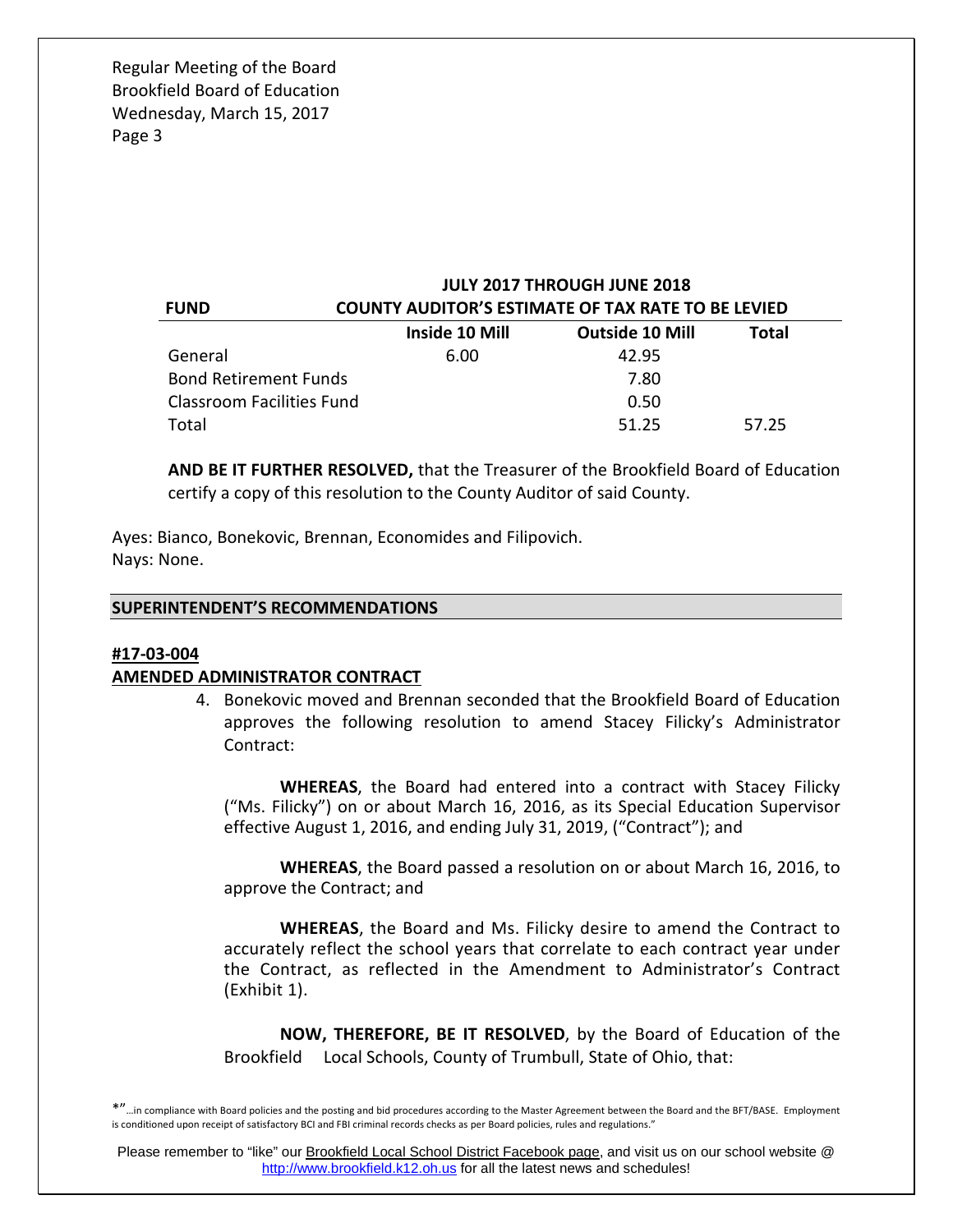> **Section 1:** The Board acknowledges and agrees section 1 of the Contract incorrectly reflects the school years that correlate to each contract year under the Contract.

> **Section 2:** The Board authorizes the Treasurer and Board President to execute the Amendment to Administrator's Contract (Exhibit 1).

> **Section 3**: It is found and determined that all formal actions of the Board concerning and relating to the adoption of this Resolution were adopted in an open meeting of the Board, and that all deliberations of the Board and any of its committees that resulted in such formal action were in meetings in compliance with all legal requirements, including R.C. §121.22.

## **EXHIBIT 1 - AMENDMENT TO ADMINSTRATOR'S CONTRACT FOR STACEY FILICKY**

On this fifteenth (15<sup>th</sup>) day of March, 2017, the Board of Education for the Brookfield Local School District ("Board") and Stacey Filicky ("Ms. Filicky") enter into this Amendment to Administrator's Contract in order to correct an inadvertent clerical error contained in section 1 of the March 16, 2016, Administrator's Contract entered into by the Board and Ms. Filicky. The Board and Ms. Filicky agree as follows:

- A. The Board and Ms. Filicky entered into a three (3) year contract on or about March 16, 2016, effective August 1, 2016, through July 31, 2019 ("Administrator's Contract").
- B. In section 1 of the Administrator's Contract, the school years correlating to each contract year for purposes of annual salary were incorrectly listed due to an inadvertent clerical error, which error was unnoticed by the Board and Ms. Filicky upon execution of the document.
- C. The Board and Ms. Filicky desire to correct section 1 of the Administrator's Contract and agree that the original section 1 of the Administrator's Contract is null and void and shall be replaced by the following paragraph, effective August 1, 2016:
	- 1. To pay the Administrator an annual salary to be paid in equal installments in accordance with the policy of the Board of Education. The annual salary will be as follows:

| a. \$64,500 | 2016-2017 School Year |
|-------------|-----------------------|
|-------------|-----------------------|

b. \$65,468 2017-2018 School Year

\*"…in compliance with Board policies and the posting and bid procedures according to the Master Agreement between the Board and the BFT/BASE. Employment is conditioned upon receipt of satisfactory BCI and FBI criminal records checks as per Board policies, rules and regulations."

Please remember to "like" our Brookfield Local School District Facebook page, and visit us on our school website @ [http://www.brookfield.k12.oh.us](http://www.brookfield.k12.oh.us/) for all the latest news and schedules!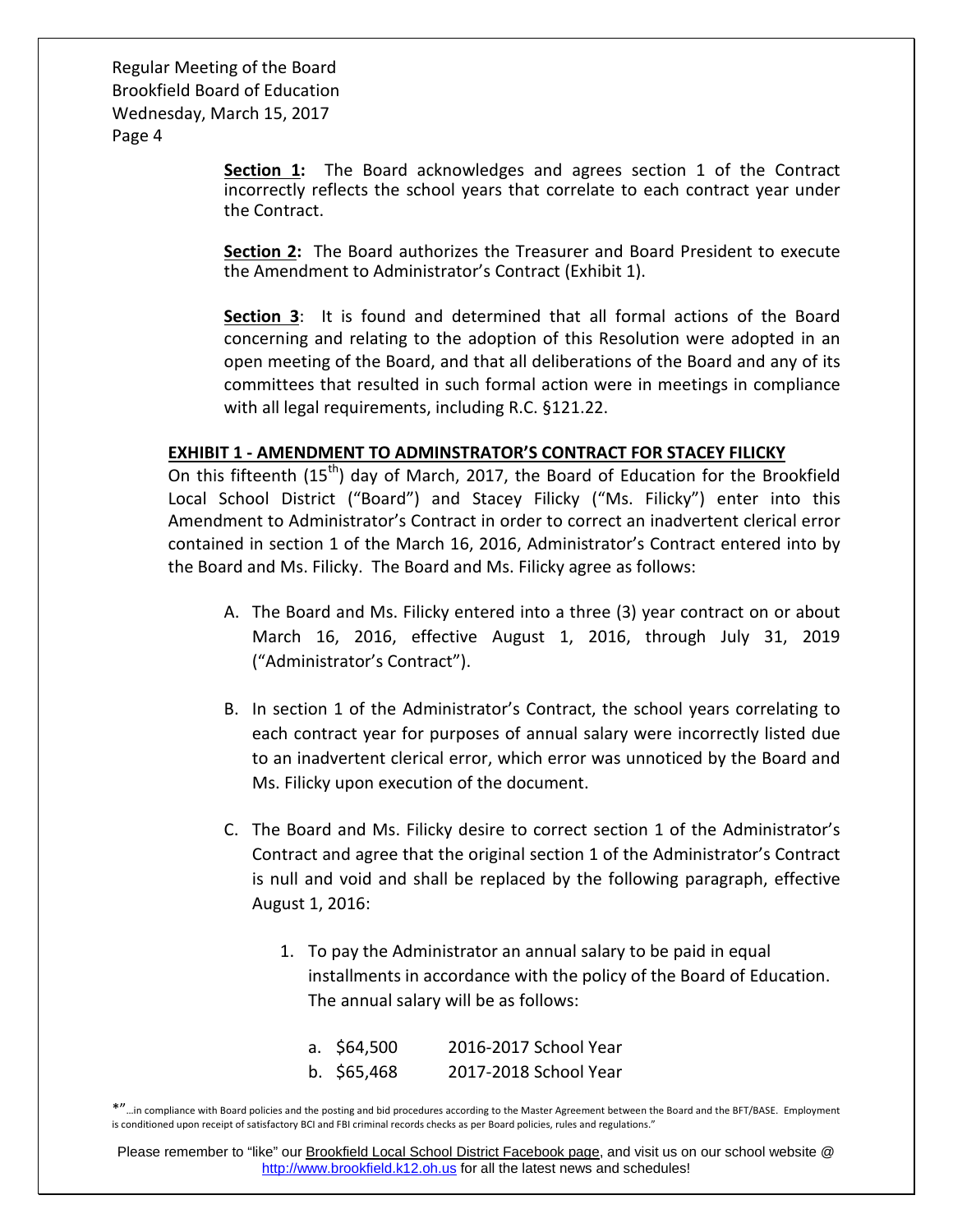- c. \$65,468 2018-2019 School Year
- D. The Board and Ms. Filicky agree this Amendment to Administrator's Contract shall be attached to the original Administrator's Contract and be incorporated therein as if restated.

Ayes: Bianco, Bonekovic, Brennan, Economides and Filipovich. Nays: None.

## **#17-03-005**

## **RESIGNATION**

5. Bonekovic moved and Bianco seconded that the Brookfield Board of Education accepts the employment resignation of **Kimberly Kirila**, Assistant to the Treasurer, effective Friday, March 31, 2017. Kim has been an employee of the Brookfield Local School District for the past seven (7) years.

Ayes: Bianco, Bonekovic, Brennan, Economides and Filipovich. Nays: None.

## **#17-03-006**

## **CLASSIFIED SUBSTITUTES**

6. Brennan moved and Bianco seconded that the Brookfield Board of Education approves the employment of the following individuals as classified substitutes for the remainder of the 2016-2017 school year\*:

Educational Assistant (\$8.15/hour) and Secretary (\$9.50/hour) **Shalawn Ashley** (pending BCI clearance) Masury, Ohio

Educational Assistant (\$8.15/hour) and Secretary (\$9.50/hour) **Kimberly Kirila** Hubbard, Ohio

Ayes: Bianco, Bonekovic, Brennan, Economides and Filipovich. Nays: None.

# **#17-03-007**

## **AFTER-SCHOOL TUTORS**

7. Brennan moved and Bonekovic seconded that the Brookfield Board of Education approves the employment of the following certified individuals as after-school tutors

\*"…in compliance with Board policies and the posting and bid procedures according to the Master Agreement between the Board and the BFT/BASE. Employment is conditioned upon receipt of satisfactory BCI and FBI criminal records checks as per Board policies, rules and regulations."

Please remember to "like" our Brookfield Local School District Facebook page, and visit us on our school website @ [http://www.brookfield.k12.oh.us](http://www.brookfield.k12.oh.us/) for all the latest news and schedules!